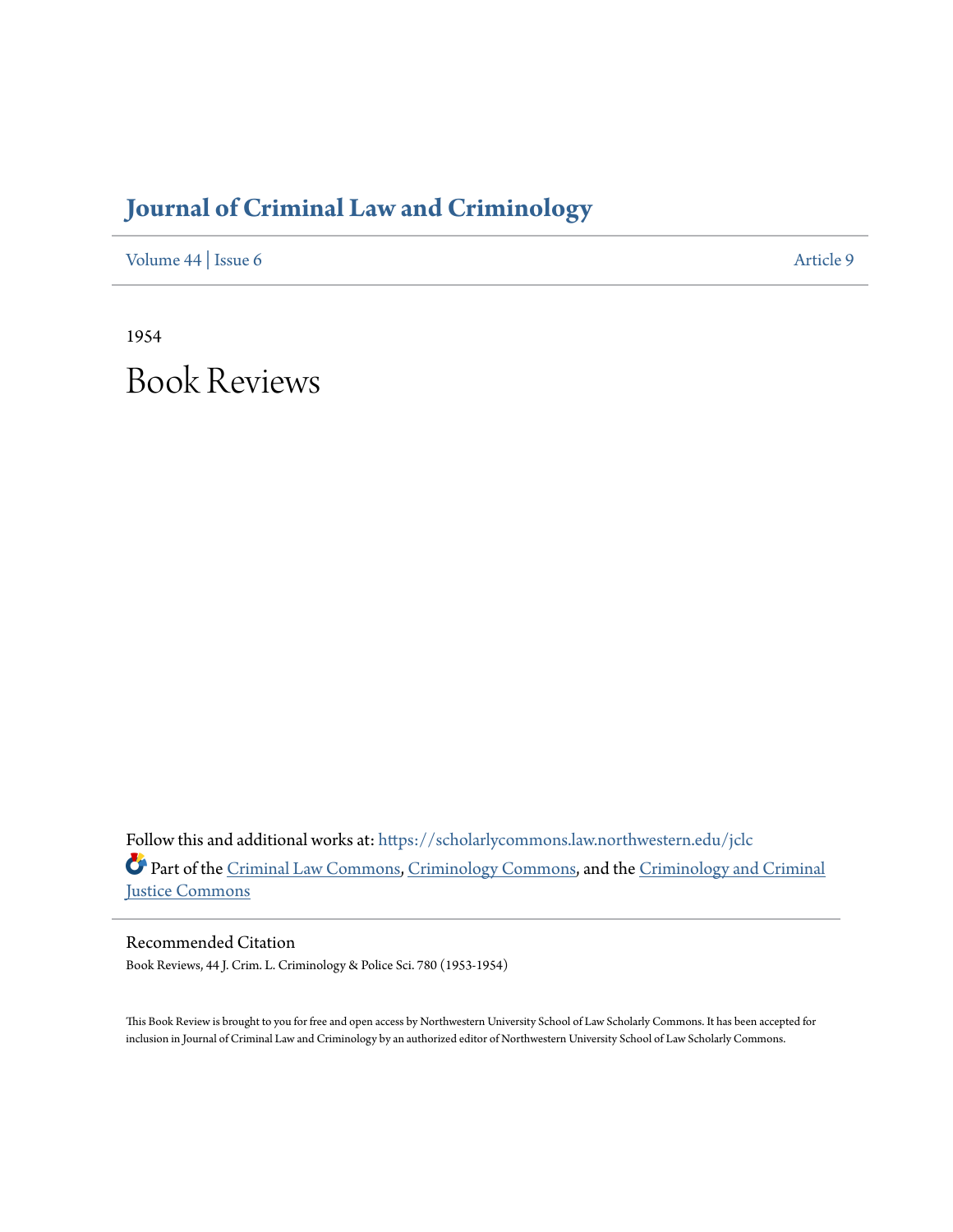ENCYCLOPEDIA OF ABERRATIONS: **A** PSYCHIATRIC HANDBOOK. *Edward Podolsky,* M.D., Editor. Philosophical Library, **1953. Pp. 550. \$10.00**

DICTIONARY OF PSYCHIATRY AND PSYCHOLOGY. By *William i. Kupper.* The Colt Press, Paterson, N. *J.,* 1953. Pp. 194. \$4.50.

The Encyclopedia of Aberrations is, no doubt, intended to be what its title says: an encyclopedia in the sense that it includes entries each of which is a systematic statement of a given subject. For example, *Lying,* by Dr. Benjamin Karpman, is treated in 12 pages-approximately 9,000 words. But seven lines above the opening sentence in "Lying," "Letheomania" is treated in four words: "Morbid craving for drugs." "Psychoanalytic Concepts o: Criminality" is interestingly treated by Dr. C. P. Obendorf.

Criminologists nowadays are repeatedly running into neurologic and psychiatric terms which have been invented long since the "Golden Age of Homespun." These terms are likely to be unfamiliar jawbreakers, therefore, in the mouths of many criminologists-especially those whose training has been off-side from neurology and psychiatry.

Readers of criminology, of whatever vintage, will want this book because it contains, in convenient form, much of what they need to bring them up to date and to stay there. Some of them will look in vain for what they may want to know and they will wonder at the omission. This reviewer has made no attempt to compose a list of possible disappointments. It has just "happened so" that he has unsuccessfully looked for *hebephrenia, paraphilia, repression, Deception (except as lying), stealing* (except as *kleptomania)* and a few others. His satisfaction with what is in the book, however, outweighs his dissatisfaction because of what isn't in it.

There are more than a half million words in this book, and 58 writers have contributed signed entries.

Dr. Kupper's book is a dictionary. In its 194 pages there are approximately 63,000 words and about 3,500 definitions. Not all are just dogmatic definitions, either. For instance, *cortisone* occupies a half page and *cranial nerves* almost a page and a half of text, plus an excellent plate, full page.

The book contains 11 half tone illustrations, showing anatomical details of the nervous system and other parts of the body. There are 11 pages of information about mental hospitals (including five pages in tabular form). Such information will be far out of date long before the rest of the book shall have grown old, and one wonders why it has been put into a dictionary. Evanston, Ill. **ROBERT H. GAULT** 

EXPERIMENTAL DIAGNOSTICS OF DRIVES. By *L. Szondi.* Translated by Gertrude Aull. 272 pp., with illustrations and diagnostic tables. New York: Grune & Stratton, Inc., 1952.

About three years ago, Deri's *Introduction to the Szondi Test* was dealt with in these pages by the present reviewer. Now Szondi's own book, **EXPERIMEN-**TAL DIAGNOSTICS OF DRIVES, has finally been issued in the long-awaited English version. The appearance of this volume is a welcome event to those who have become interested in Szondi's method of personality exploration and diagnostics, and it must be acknowledged that the translator, Gertrude **Aull,** deserves great credit for the painstaking manner in which she has performed what seems like a singularly difficult task.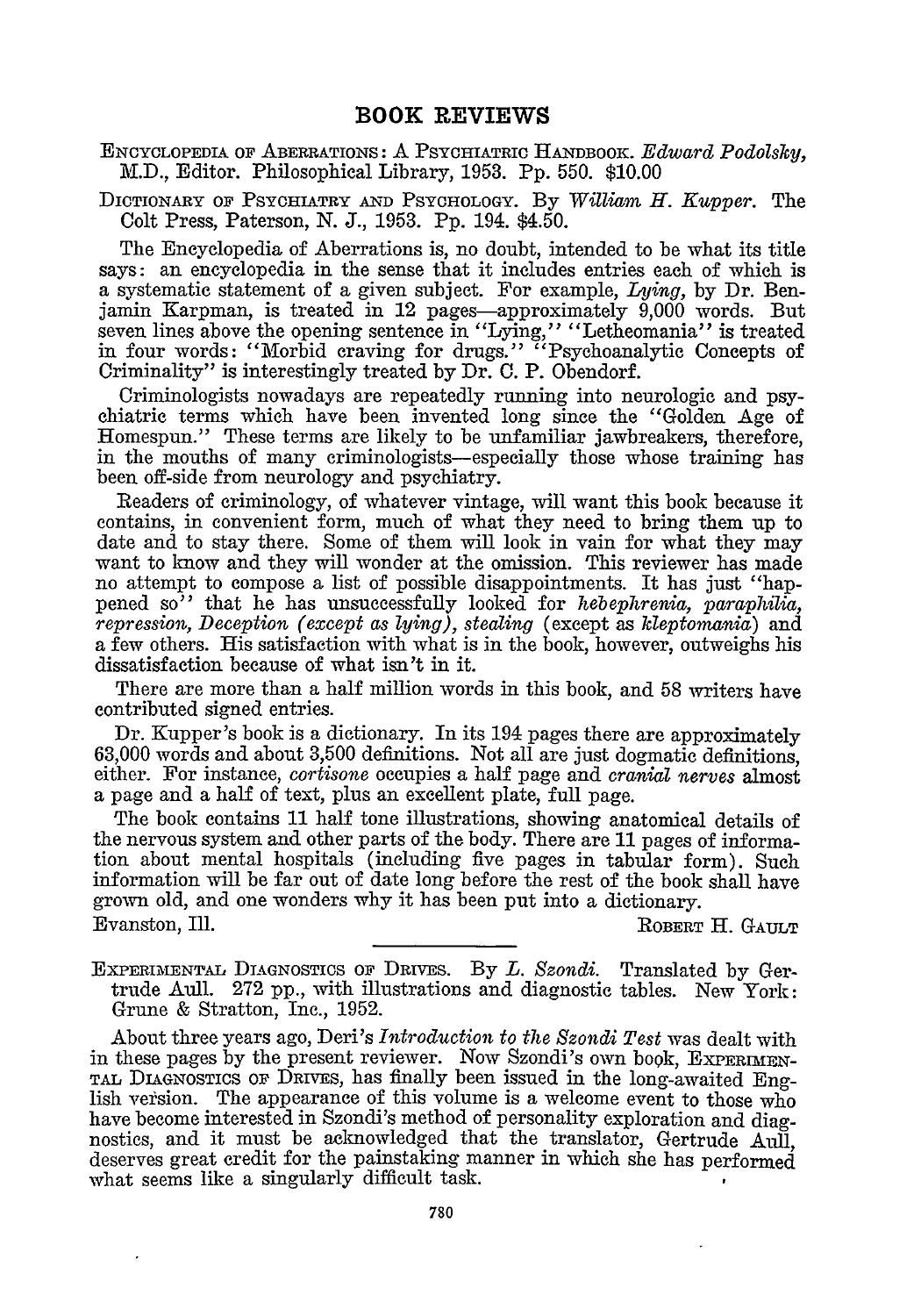Since Deri's book appeared towards the end of 1949, the Szondi Test has become more widely known and used as an instrument in clinical psychology. In Experimental Diagnostics of Drives, Szondi details his method and presents the underlying rationale in a coherent and very lucid way. If the sents the underlying rationale in a coherent and very lucid way. Szondi Test is used judiciously, and if the results are evaluated objectively and rationally, the probability is that it can provide the psychologist with helpful hints and valuable information as to the personality structure and drives, ineluding criminal impulses, neurotic tendencies, and psychotic predispositions.

The present volume is very highly recommended to all who desire a more comprehensive grasp of Szondi's technique of personality study. New York, New York Nathaniel Thornton

**Up** YouR ALLEY. A Mail Survey of Pinboys. By *Lazelle D. Alway.* National Child Labor Committee, New York, Publication No. 410, 1953, Pp. 31, free.

The author starts out the little pamphlet innocently enough by quoting from the "History of Bowling," outlining the development of bowling from the cathedral cloisters of the Middle Ages to the bowling alley of today where a section of the people in your city, including civic, church and youth groups, participate in large numbers. These first two pages, being historical, are pleasant reading. After that, however, the author pulls no punches but lets the chips fall where they may. And yet his factual analysis understates the evils observable in bowling alleys.

The punches take the form, mainly, of statistics, simple and direct, and rounded out with comments which emphasize their social significance to John and Jane Doe whose favorite leisure-time activity is bowling but who see in the pin-boy no more than a human machine. For example, John and Jane Doe don't know that 50 per cent of the pinboys earn from  $3\phi$  to  $9\phi$  a line. The pinboys' own comment on this are summarized by the author in the sentence, "Earning of the pinboy can be classed as pin money in amount as well as in source." He leaves the topic of "Earnings" with this conclusion: "Cash in the pocket looks good to a boy, good to his parents and friends, too. But when this cash is earned at the expense of sleep as well as time and energy needed for school work and recreation, he loses more than he gains."

Long, late hours of work, hazards to limb, the association with older pinboys who are "drifters, bums and down-and-outers," the violation of child labor laws (if there are any) by employers,—such is the grim picture brought home to the decent bowler. He has to know that his recreation is purchased at the expense of a kid under sixteen who could very well be his own son. The survey also aims powerful punches against state lobbies and their meretricious arguments, which is taking advantage of the good standing and great popularity of bowling, and against the proprietors who delude the public into thinking a bowler and a pinsetter are one and the same thing, assuming that the public "don't know one end of the alley from the other"!

They tell the public that the pinboy's work "provides youth with employment," "curbs juvenile delinquency," or "provides youth with wholesome leisure-time activity." The author is right in the assumption that most of the facts presented will come as news to the public. His purpose is to arouse public opinion to the extent of influencing state legislatures to stricter child labor regulations and to require better working conditions for the pinboys in the alleys.

The National Child Labor Committee, the author and the illustrator, Gloria Bley, are all to be congratulated on this eloquent effort to bring home to John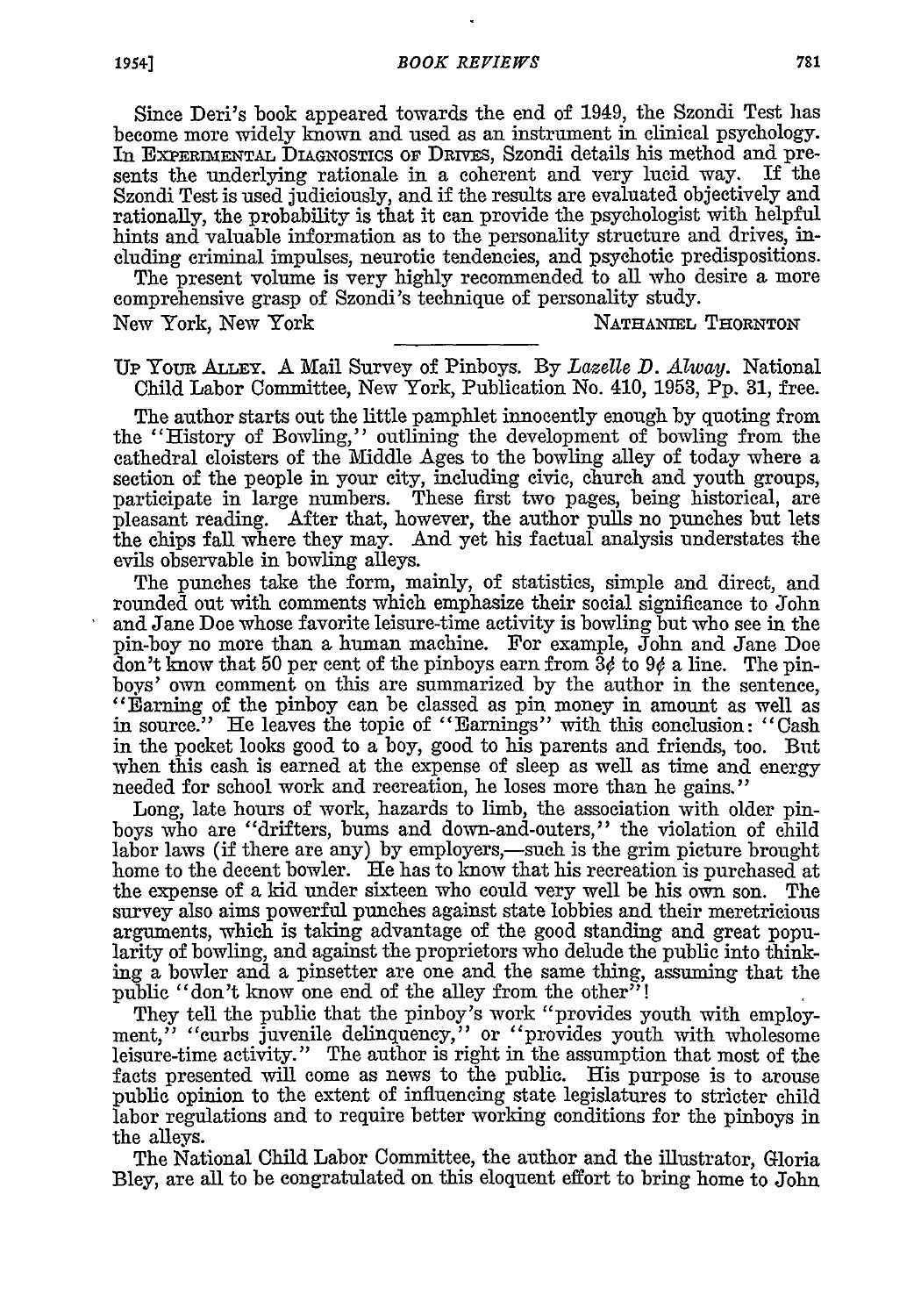**[Vol. 44**

and Jane Doe some of the facts of life, which, as a rule, often escape even the thoughtful and sympathetic citizen. Los Angeles. HANS **A.** ILLiNG

SOCIETY AND SANITY. By F. J. Sheed. Sheed & Ward, New York. 1953. Pp. 274. \$3.00.

This book is an attempt to examine the nature of society through its institutions. Whatever the institutions, religion, marriage, and man, and whatever makes them click, the author firmly believes in the laws as pronounced by man and, through man, by God.

Any order, the author believes, even a political order must be based on social facts and factors if it is to be the universally best. Any moral order or "law" can be provided for by some "psychological strengthening." This strengthening will cover such sexual deviations, as homosexuality and adultery.

Much of what Sheed tries to convey to the reader has been said before, either from an all-religious or from an all-social science point of view. While to combine both views is not new, Sheed seems to have gone all out for a fusion of religion and science, with the usual shortcomings. His attempts to give religion a dominant role are obvious and many readers will appreciate his profound erudition in explaining both sides of the law from the Bible.

An interesting addition to the literature of an all-too-" scientific" sociology! Los Angeles. HANS A. ILLING

**STRAFUDMAALING** (Danish). By *W. E. von Eyben.* Copenhagen, Denmark: G.E.C.Gad 1952. Pp. VIII, 502. Danish Kr. 36,-

Under a system of definite sentences the question of sentencing (in Danish: *Strafudmaaling)* is obviously a most important one.

The Scandinavian, like other European countries, practice definite sentences. Much has been published about interpretation of criminal laws and criminal procedure, but only few and scattered theses have appeared about the question of sentencing. It is therefore worth notice when a modern, thorough study of this subject now has been published in Denmark.

At the time when this book was published, W. E. von Eyben was a judge in the City Court of Copenhagen. For his study of sentencing he received not only the doctor's degree, but also a professorate at the University of Copenhagen.

von Eyben's study is based upon an inquiry into 4,302 unprinted judgments of Danish courts of first and second jurisdiction during a period of about 1.5 year, and besides on 113 replies from judges in Denmark, Norway, Sweden and Holland to his questionnaires.

The book is divided into 13 chapters with an English summary. An appendix contains a review of the judgments inquired into and the judges' response to the questionnaires.

As the author points out in Chapter 2, the different European countries have generally accepted the system of latitudes of punishment, but they differ much as to the latitude left for the judge's arbitrary decision.

The author shows quite clearly that the different maxima and minima in the criminal codes are set up at different times and for various reasonssometimes without any reason at all.-and the presumption that the greater the latitude of punishment the heavier the sentence, is not corroborated.

In Chapter 4 the author has studied the development of sentencing during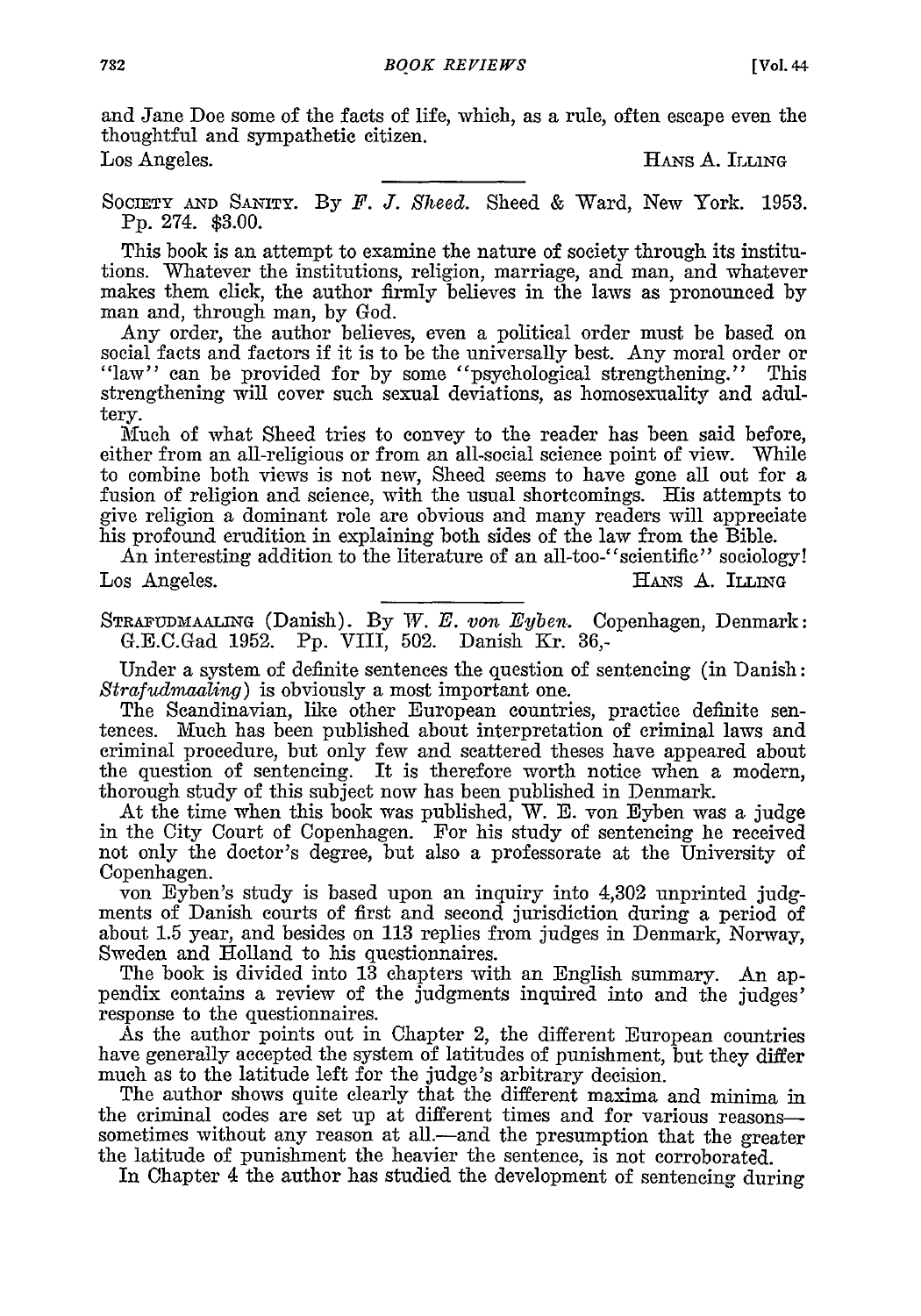the period 1866-1933 in Denmark while criminal law remained practically unchanged. In this period no general tendency to greater mildness is found. On the contrary, there has been a tendency to greater severity, or rather towards special measures of indefinite character and often of long duration, but at the same time increased use of conditional or suspended sentences.

In the following chapter the author deals with the possible effects of changes in the latitudes of punishment. His conclusion is that new, milder laws do not cause any sudden tendency to mildness of punishment. This may be the effect in the long run, however. New laws changing the minima of punishment may be successful, but such laws are felt as heavy restrictions upon the judge's freedom.

In Chapter 6 the author compares the judges' response as to sentencing in Holland, Denmark, Sweden and Norway. It is impressive to learn that except for some details, the response as to larceny, burglary and assault were so much alike that they might have been mixed up in one group, and one should not afterwards from the judge's response be able to tell his nationality. And still there are great differences between the latitudes of punishment in the countries mentioned.

One might have expected that criminal codes in general would give the judges some directions for use of the latitudes of punishment. The Dutch, Swedish and Norwegian codes, however, have no such directions. The Danish code has a general rule for sentencing, but according to the author the law gives little help when a practical question turns up. There is then good reason for asking what are the rules for sentencing?

In the following chapter, after having investigated the Danish judgments he concludes that the punishment seems to be the product of two main factors: the graveness of the crime and the character of the earlier sentences served, mainly by their number, length and distance in time from the present crime.

In the last chapter of his work the author makes some proposals of reforms, but his proposals are neither many nor radical. The latitudes of punishment, he claims, are superfluous, sometimes even harmful, and ought to be abolished. To avoid eventual changes then in the sentencing practice, the author proposes what may be called a "tax system," that is a scale of punishment based upon the court's practice instead of the latitudes of the law. This system is of course to be employed *curn grano salis* with an open eye for the individual circumstances in every case.

For those who might have expected more radical proposals it is well to keep in mind that the author is a representative of a country with old traditions in this field and with great respect for laws and courts. No wonder he would hesitate in what may seem to him like pouring the child out with the water of the bath.

Hammerfest, Norway. The contraction of the ULRIK BORCH

TRIAL OF NEVILLE GEORGE CLEVELY HEATH. Edited by *Macdonald Critchley*. Pp. 239, preface, illustrations. London and Edinburgh, William Hodge and Company, Limited, 1952. \$3.50.

TRIAL OF FREDERICK BYWATERS AND EDITH THOMPSON. Edited by Filson *Young.* **Pp.** xxxii, **157,** preface, illustrations, appendices. 2nd ed.; London and Edinburgh, William Hodge and Company, Limited, **1952. \$3.50.**

These volumes in the Notable British Trials Series relate the intimate details of two cases of violent death in which the lurid and coarser aspects of the sex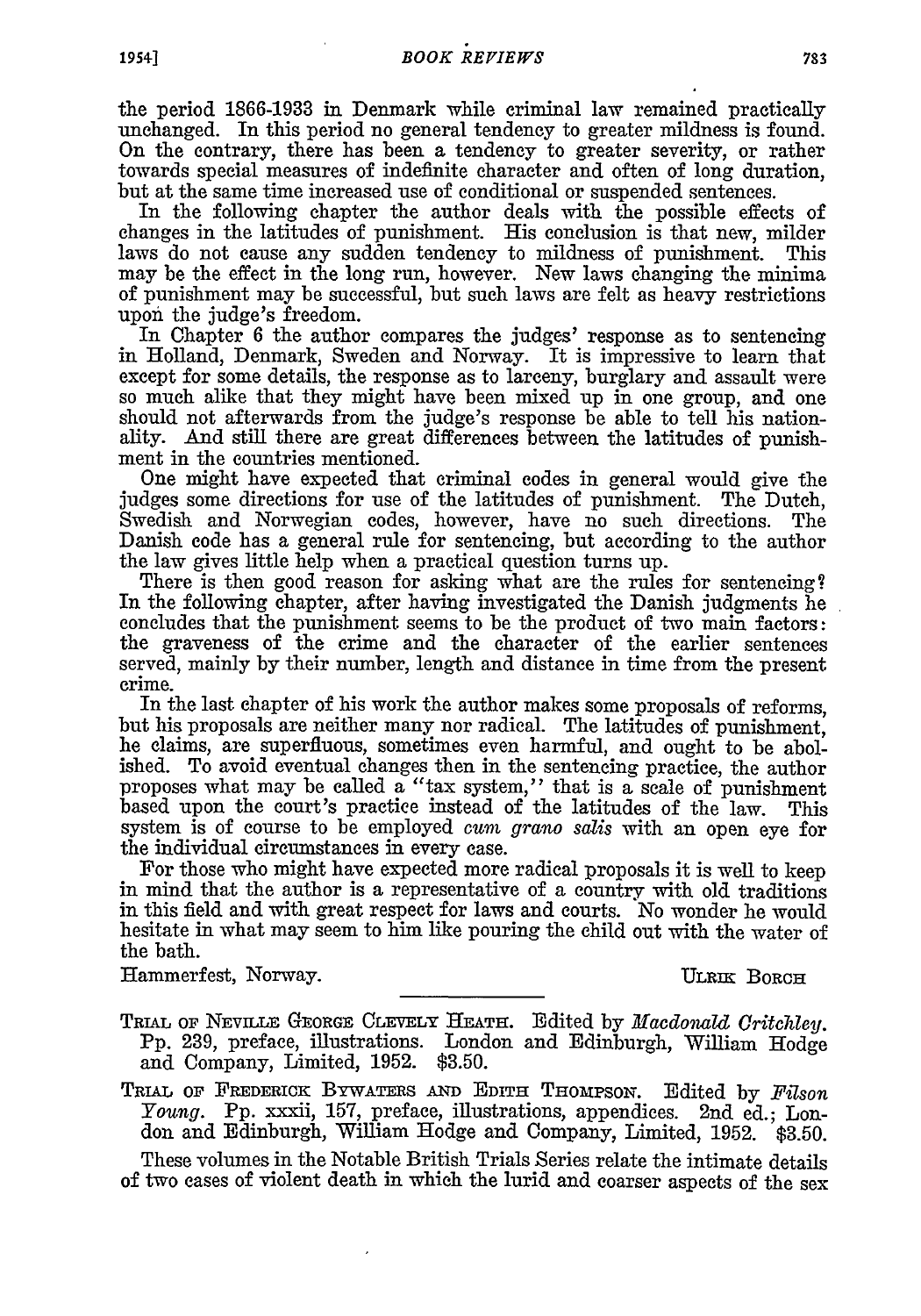motive played a fundamental part. In neither charge are the facts contested nor are the pre-trial investigations noteworthy exercises in crime detection. The cases, however, involved personalities who intrigued the general reading public-in the one instance, a handsome, manicured psychopath; in the other, a young lover and a conspiring wife. Both trials, no doubt, were included in the Series as noteworthy crimes of passion which would appeal especially to scandal-mongering devotees of the Sunday supplements.

The *Trial of Neville George Clevely Heath* brings up once again the vexed legal issue of criminal responsibility. Here the court was called upon to judge whether a perverse sexual sadist was insane or merely a moral psychopath. Even the Crown conceded that Heath was an abnormal person, but did his strong sexual instinct, love of bloodshed, social recklessness, and inability to resist the temptations of perverted impulses make him legally insane? Dr. Macdonald Critchley uses a fifty-three page introduction to strip the question of "diminished responsibility" of its deceiving medical verbiage, and to examine the formula established by the M'Naghten Rules of 1843. His conclusions coincide with the court's ruling that Heath, albeit a criminal, sexual psychopath, was not insane at the time he committed his nefarious deeds.

Dr. Critchley will doubtless stir up a hornet's nest of controversy by his blunt refusel to concede that the legal attitude toward insanity, presently based on a set of principles formulated more than a century ago, need be altered or broadened by the newer disciplines of clinical psychiatry. He insists that although the concepts of psychiatry have advanced in an "astounding way" during the past one hundred years, the questions of "right and wrong," "responsibility for actions," and "self-control" are nonetheless exercises in moral philosophy or ethics that cannot be answered by the practicing psychiatrist with any scientific degree of confidence. This contention is sure to be rebutted by some of the editor's professional colleagues who have insisted that medical ministrations can alter the anti-social patterns of a psychopathic personality, or by criminologists who have maintained the need for special colonies or institutions where the psychopath, detained under an indefinite sentence, might lose his delinquent propensities.

No such medico-legal conundrums are posed to Filson Young, editor of the *Trial of Frederick Bywaters and Edith Thompson.* The circumstances surrounding that case are commonplace—a husband stabbed to death by a jealous rival. However, the prosecution introduced into evidence a collection of love letters to show the emotional antecedents of the murder and to prove the wife's complicity in the crime. Filson Young has augmented and reproduced in full these letters and has made them the substance of his account. In contrast to the usual restrained exercised by editors of the Notable British Trials Series, Mr. Young's handling of this case is abristle with superficial judgments, verbal kickshaws, sob-sisterish romanticism, and agitated belittlings. The court characterized the letters penned by Mrs. Edith Thompson as "insensate, silly affection," but to Young the correspondence breathed a "deep and true" emotion which transcended the mundane realities of the justice administered in British courtrooms. Though the court and jury both cast Edith Thompson in the drab role of an unfaithful, conspiring wife, she emerges, in the eyes of the editor, as a semi-fictional, imaginative heroine, dramatically living in her dream world of make-believe.

This reviewer sympathizes with the feverish sincerity with which Filson Young pleads for "human justice" as distinct from the harsh technicality of the law which maintained that Mrs. Thompson counselled, procured, and abetted her lover in murder. But nowhere in the letters cited or in the